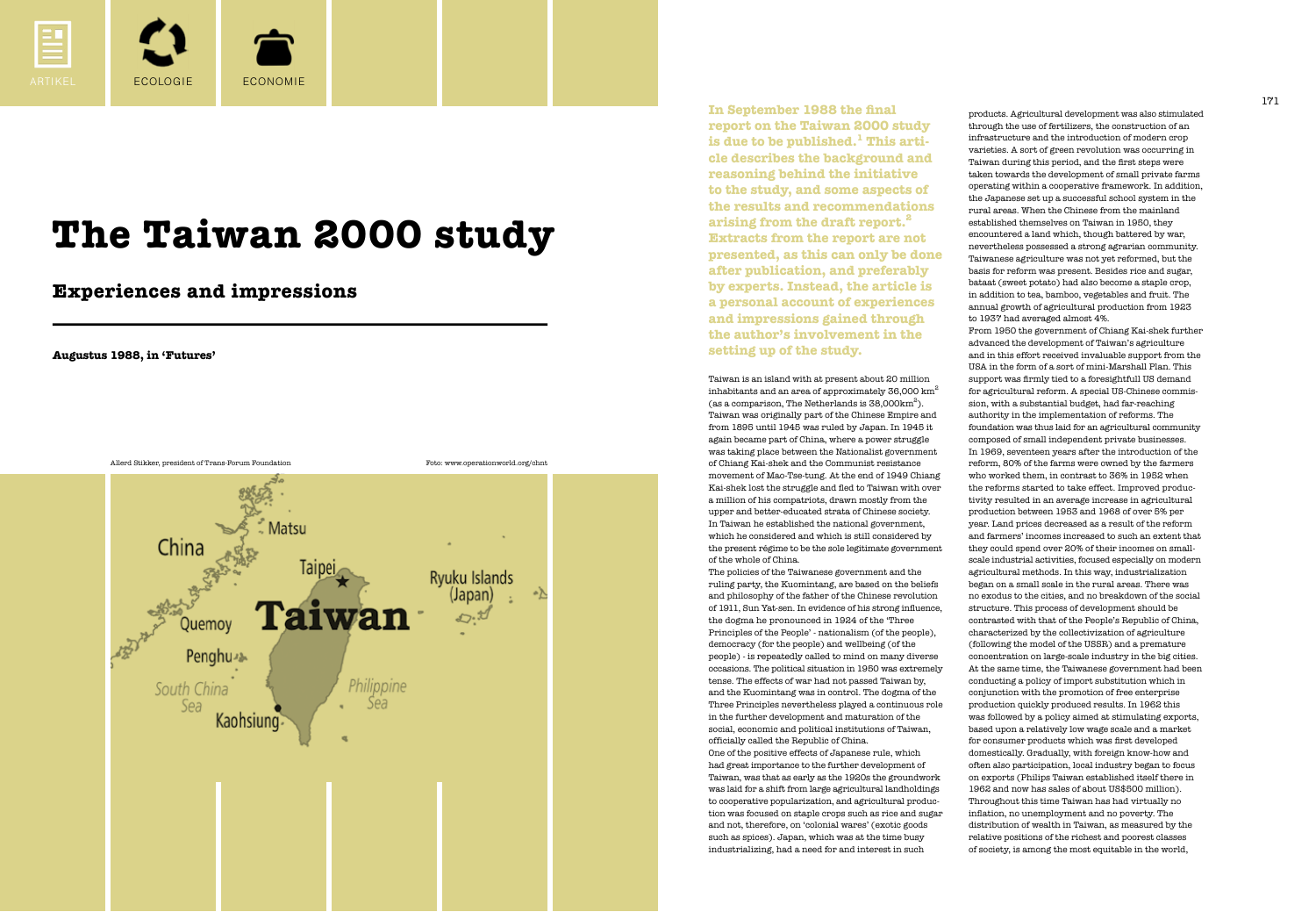In 1984 I set up the non-profit Trans-Form Foundation to administrate the project. It was not until the beginning of 1985 that enough material was collected in Taiwan, Europe and the USA to produce a well-documented proposal for the structure of a Taiwan 2000 study. Initial commitments were secured for the financing of the project from the Asia Foundation, and from the Taiwanese government and industry (in this case Philips Taiwan and KLM Royal Dutch Airlines); later the Rockefeller Brothers Fund supported the study as well. The institutional base and the responsibility for the project were established at National Taiwan University in cooperation with the Academia Sinica. The project was carried out under the direction of a steering committee of five professors with an average age of under 40, representing five different disciplines (economy, geography, sociology, zoology and environmental engineering).<sup>4</sup> Trans-Form's role from then on was to locate the foreign experts necessary to the project and to complete the financing arrangements.

The project began in October 1985. On July 28, 1987, the draft report was presented at an international symposium in Taipei. The main speaker was Dr K. T. Li, the Minister without Portfolio and *éminence grise* of the government of the Republic and generally considered to be the architect of the economic miracle.

# **Outcomes of the draft report**

The most important aspect of the draft report released in 1987 is, in my opinion, the critical picture it paints of the present health of Taiwan, viewed in terms of quality of life, of nature, of the environment, public opinion, government actions and future economic plans. The study reveals, for instance, that the past 35 years of successful economic growth have had the following effects:

including the West. $^{\rm 3}$  Industrial development is still proceeding strongly in 1988 and since 1980 has been concentrated in the service sector and advanced technology. To give an example, the Taiwanese shipping firm Evergreen, set up in 1969, is now the largest container shipping company in the world, with sales of just over a billion dollars and a net profit of 10% of sales. The government anticipates an average annual increase in the gross national product to the year 2000 of 6.5%, a continuation of the trend of the past 10 years. Per capita income is expected to rise to a level at which Taiwan will be able to call itself a developed country. It already possesses foreign currency reserves of over \$60 billion and is commonly referred to as the economic miracle of the Far East.

- With a few exceptions, all of the country's rivers are polluted to such an extent that fish life is becoming extinct.
- Over 95% of sanitation facilities are not connected to a sewage system, and Taiwan has the highest percentage of hepatitis cases in the world.
- Household refuse, which has increased in the last 10 years from 0.5 kg to 0.75 kg per person per day, is transported to open dumping sites. Soon there will be no space available for such dumping and insufficient preparations are being made for an alternative means of disposing of such refuse.
- No control is exercised over industrial and agricultural pollution of air, water and soil, and regulations are imposed only incidentally and in a limited fashion.
- Between 1977 and 1985, the number of motor vehicles on the island increased from 1 million to 7 million and the concentration shifted from motorcycles to cars.
- The level of harmful gases produced by motor vehicle traffic in the big cities during rush hour is in some areas well above the OECD standard.

## **Setting up the project**

From 1979, I regularly visited Taiwan in connection with negotiations over a contract for two modern submarines for the protection of the shipping lanes to and from the island in the event of imminent war. On my visits I was able to observe and experience Taiwan's furious rate of growth. The contract was to be linked to a number of large civilian orders with respect to which the energy sector was particularly important to my enterprise. It became clear to me that the increase in energy consumption required, for example, an additional electric power capacity of 1500 megawatts (MW) per year. The Netherlands, by comparison, would need such additional capacity only every six years, disregarding replacement. When I looked around me at the traffic congestion and the polluted air, the clearly visible and serious pollution in the rivers in and around the capital Taipei, and the unrestricted and careless dumping of household refuse, I began to ask myself: what is the price of this miracle?

The submarine contract was signed in 1981. From the middle of 1983, I again travelled regularly to Taiwan, this time on a private basis, to immerse myself further in the economy-ecology dilemma. In the beginning of 1984, I conceived the plan of setting up a study group to consider this dilemma, since Taiwan suggested itself to me as a dynamic mini-model for investigating one of the most difficult challenges facing human society — how to combine economic growth and ecological balance.

Taiwan is an island without immediate neighbours. It has a rather autocratic but nevertheless modern political leadership, which has thus far shown itself to have great managerial ability, and sizeable financial resources. It should be in a position to avoid repeating the Western experience of environmental pollution, with its tremendous long-term costs and consequences. Although time is short for Taiwan it is nevertheless still at a stage of development where the damage can perhaps be contained. From the point of view of international prestige, which Taiwan greatly needs, a course of action by which Taiwan demonstrated itself to be not only an economic miracle but also an ecological miracle would be a tremendous coup.

De Vries's policy recommendations for the transport sector include immediate implementation of the strictest possible emission control standards for motor vehicles and accelerated investment in public transportation. There is simply no room for the number of motor vehicles to continue increasing at the present rate, and such an increase would pose a serious threat to public health.

In general, there will probably always be natural feedback mechanisms with a corrective effect—such as human reactions and behaviour changes—which come into play. The delayed response of natural reactions to exponential growth is such, however, that if preventive measures are not taken now, there is a danger that Taiwanese society's capacity to support such growth will be exceeded to such an extent that it will take a long time and the loss of many lives before a new equilibrium can be established. That is what scenarios must make clear to policy makers and if possible to the public. With respect to both the transport situation and energy supply, but also in other sectors, the fact remains that over the long term, a finite island cannot be infinitely burdened. In the course of the next century Taiwan will face a situation in which quantitative economic growth must be brought into balance with qualitative ecological growth.

In addition to making use of econometric models (such as the so-called CE scenario developed in The Netherlands), which focus on the shorter-term situation, the report also introduces prototypes of the systemdynamics approach of the Massachusetts Institute of Technology. Through this approach policy makers can be made aware of actions which must be taken today in order to make possible a future for Taiwan which is acceptable economically, socially and in terms of quality of life, without unnecessary catastrophes.

# **Recommendations**

Recommendations contained in the report may be divided into two categories. The first includes a number of concrete short-term measures which the government must adopt in order to fill in the gaps and correct the shortcomings in existing environmental legislation. Reference is made to the great urgency of these measures and to experiences and measures implemented in the West.

Secondly, the report points to the necessity of a second phase of the Taiwan 2000 project. A further investigation into maximum tolerable future levels of environmental pollution and impairment of health, and a comparison of such levels with the situation today, will necessarily increase present knowledge and deepen insight. The information thus gathered, can then provide a better basis for the shaping of the environmental policies, which are necessary to bring the economy and ecology of the island into equilibrium. The government's long-term planning ignores this equilibrium altogether, and the need to take into account the ecological factor is the most important and urgent recommendation in the report. For this purpose the use of the previously mentioned scenarios based

• The increasing number of roads has overwhelmed nature to such an extent that almost everywhere on the island the number of animal species and their

• Neither the short- nor the long-term economic policies of the government provide for a parallel

- population is steadily declining.
- ecological plan.
- 
- anticipatory.

• The projected economic growth to the year 2000 of 6.5% per year, with a population increase of 1.1% per year, entails a doubling of demands on the environment between now and the year 2000. • The environmental policies are reactive and not

• Public opinion is demonstrating an increasing degree of dissatisfaction with the quality of the environment, and protest actions against projects which harm the environment are becoming more common.

With respect to population growth, the situation appears to be coming under control. The present goal is further to reduce population growth to 1%. It has already decreased from 3.3% in 1963 to 1.7% at the beginning of the 1980s. This is necessary because with 20 million people living on the approximately 10000km<sup>2</sup> of the island which are inhabitable, Taiwan has the highest population density in the world. In addition to the modest population growth which is nevertheless occurring (with a projected population of 22 million by the year 2000), it is increased productivity which is responsible for the continuation of exponential growth.

### **Commentary**

As examples, Figures 1 and 2 (see last page of this article) show the increase in the number of motor vehicles and in energy consumption and correlated electricity usage. Scenarios relating to energy, electricity and transport were prepared with the help of econometric sector models from the Interdepartmental Study Group for Energy and Environmental Science of the University of Groningen by Drs. B. de Vries as part of his participation in and contribution to the Taiwan 2000 project. The alternative scenarios presented in these contributions indicate the effect of the policy changes required to achieve a balance between economic growth and ecological preservation. According to de Vries, policy changes in the energy sector would have to consist of specific and narrowly defined measures for energy conservation, co-production of heat and electricity in industry, and a shift from heavy to light industry. It is currently planned by Taiwan Power that between now and the year 2000 an increased power capacity per year of 1000 MW, recently adjusted downwards from 1500 MW, will be installed in the form of large nuclear and coal-burning power plants. In view of the financial burden of over \$12 billion and the ecological pressures on water and air, which the installation of such new capacity will create, it seems impossible to imagine that this could be accomplished without irreparable damage.